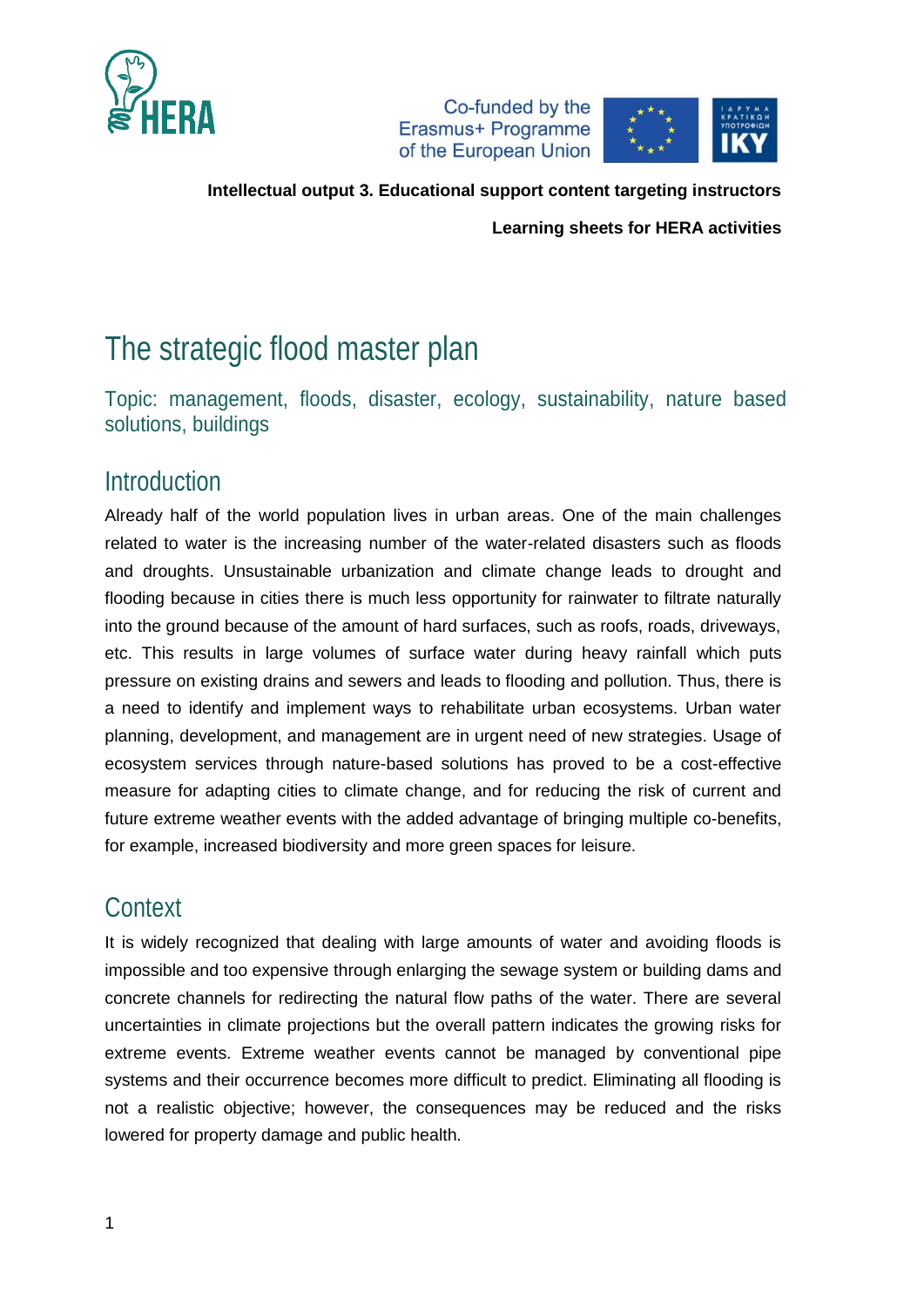



#### **Intellectual output 3. Educational support content targeting instructors**

**Learning sheets for HERA activities**

Government policy has a strong role to play in increasing the amount and pace of ecoinnovation in urban water delivery that is critical to the improved management of urban water. Strict environmental and economic regulations, constantly growing cities, and the general need for adaptation to climate change put pressure on utilities to find new ways to optimize the water and sewer systems. Integrated urban water management is the key element to reduce adverse impacts on surface waters and minimize future investment costs. Cities can contribute to water resources management and ecosystems and biodiversity conservation, through their design and making their infrastructure more

ecological with the help of nature-based solutions.

The following roles may be used for exposing students to the scenario:

#### **Role 1: City manager**

The city manager ensures that the city

has proper infrastructure and it is capable of managing flash floods. The manager also needs to administer the city's budget and generate income in order to expand



Figure 1. The scenario introduces concepts on flood management in a city.

the city. The manager is also responsible for the happiness of the citizens. This role can

build and bulldoze everything besides housing.

#### **Role 2: CEO of the water company**

The CEO of the water company designs the city fortifications against flooding. This may include implementing projects that alter the landscape to allow water to flow through the city without causing damage or use already existing landscape for smart design. The CEO also needs to monitor the



Figure 2. The city includes features such as housing, a landfill, farms, and movie theaters.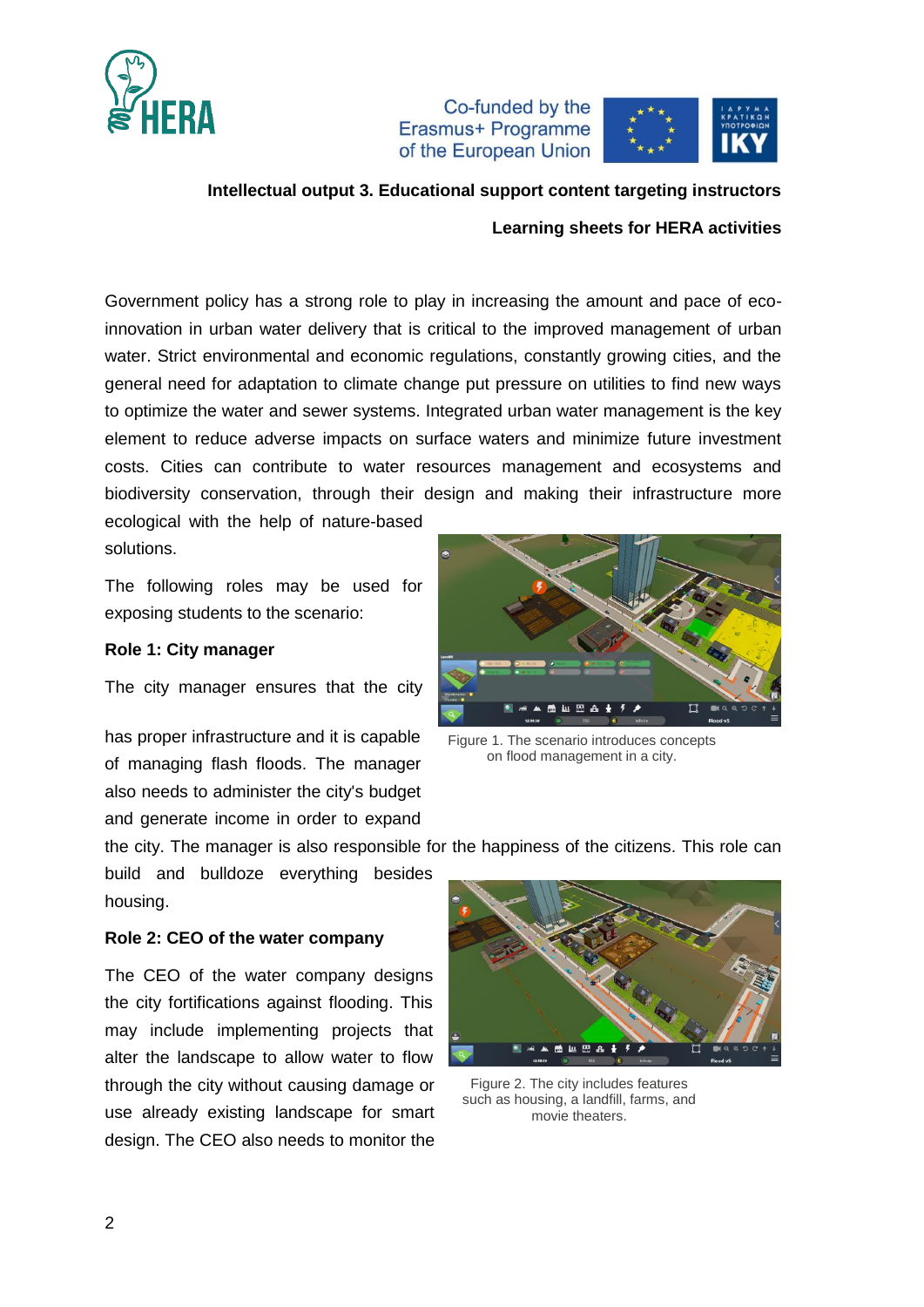



### **Intellectual output 3. Educational support content targeting instructors**

**Learning sheets for HERA activities**

pollution levels of water and ground. This role can terraform, build, and bulldoze infrastructure, industries, and public services.

#### **Role 3: Safety inspector**

The safety inspector ensures that the infrastructure follows safety measures and needs. The inspector has the capability of destroying dangerous or falsely built infrastructure. They will also need to provide citizens with housing and ensure their health. The inspector can build housing, public services, and culture and bulldoze everything.



Figure 3. Roles and activities.

### Learning goals

Upon completion of the activity students will:

- Understand the connections between environmental, social, and economic aspects of everyday life.
- Have experienced how to achieve cooperation between different parties with different goals and needs.
- Built competence in taking an integrative approach in researching city management and related environmental issues.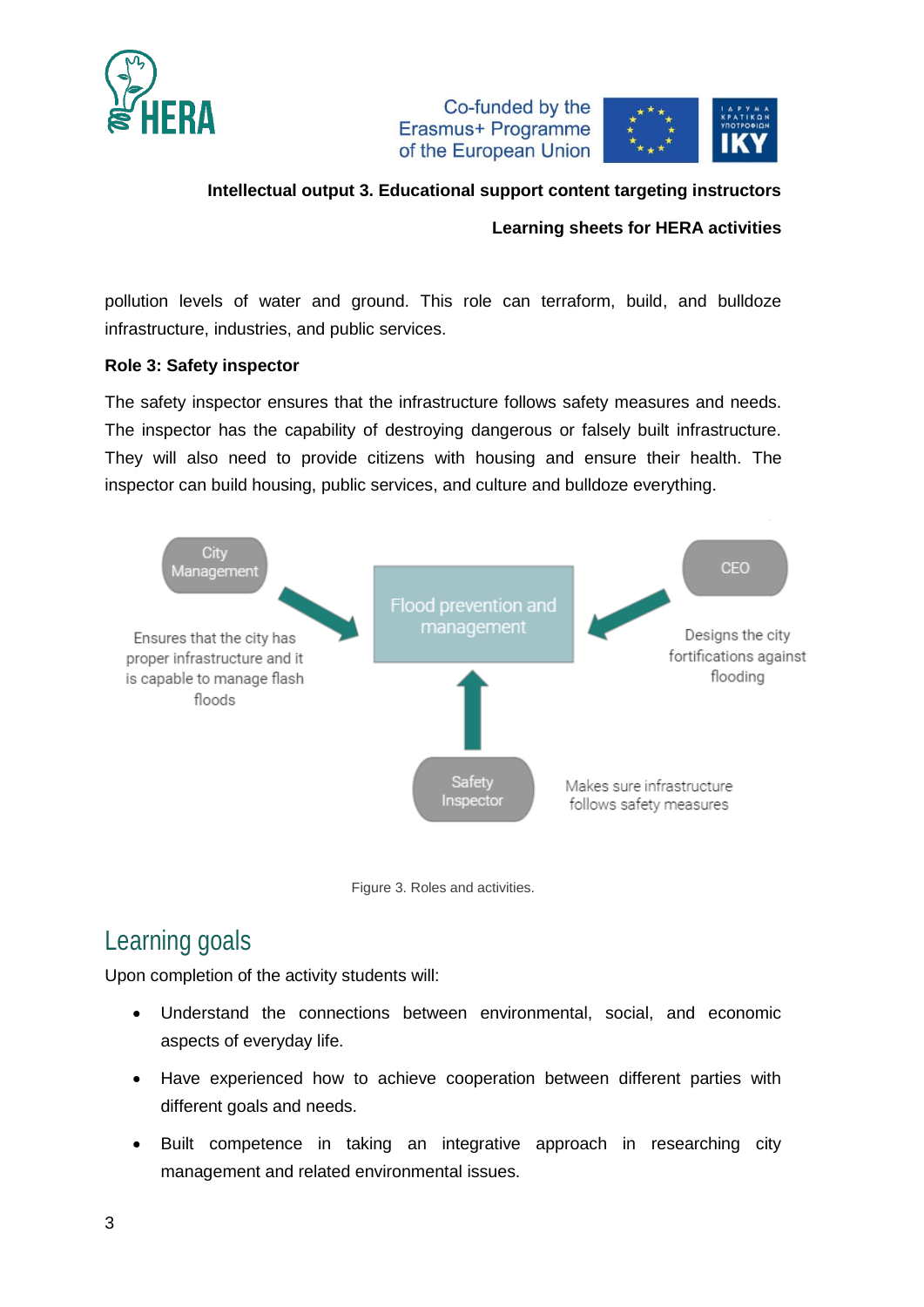



### **Intellectual output 3. Educational support content targeting instructors**

#### **Learning sheets for HERA activities**

 Create conditions necessary for navigating the challenges modern society and environmental changes pose for the public and private sector.

### **Prerequisites**

Understanding the concept of flooding and water absorption.

### Audience

The screnario is relevant to both engineering and economics students as any solution for the management of natural disasters, such as flooding, needs to take into account both technological advances and economics principles for implementing a solution within realistic boundaries.



Figure 4. Office buildings provide working space for city economic activities.

### Core concepts

- **Sustainability:** Encouraging decision making in terms of environmental protection and the impact of human activities on their surroundings both short- and longterm.
- **Nature-based solutions:** Solutions to real-life challenges that are based on processes the functioning of nature.
- **Ecosystem services:** Services and systems that directly or indirectly benefit communities.
- **Urban water management:** Managing and/or conserving freshwater, wastewater, and storm water of an area through sustainable methods.
- **City management:** Managing the services, revenues, and expenses of a city.
- **Water treatment systems:** Systems that control the quality of drinkable water at homes or in businesses.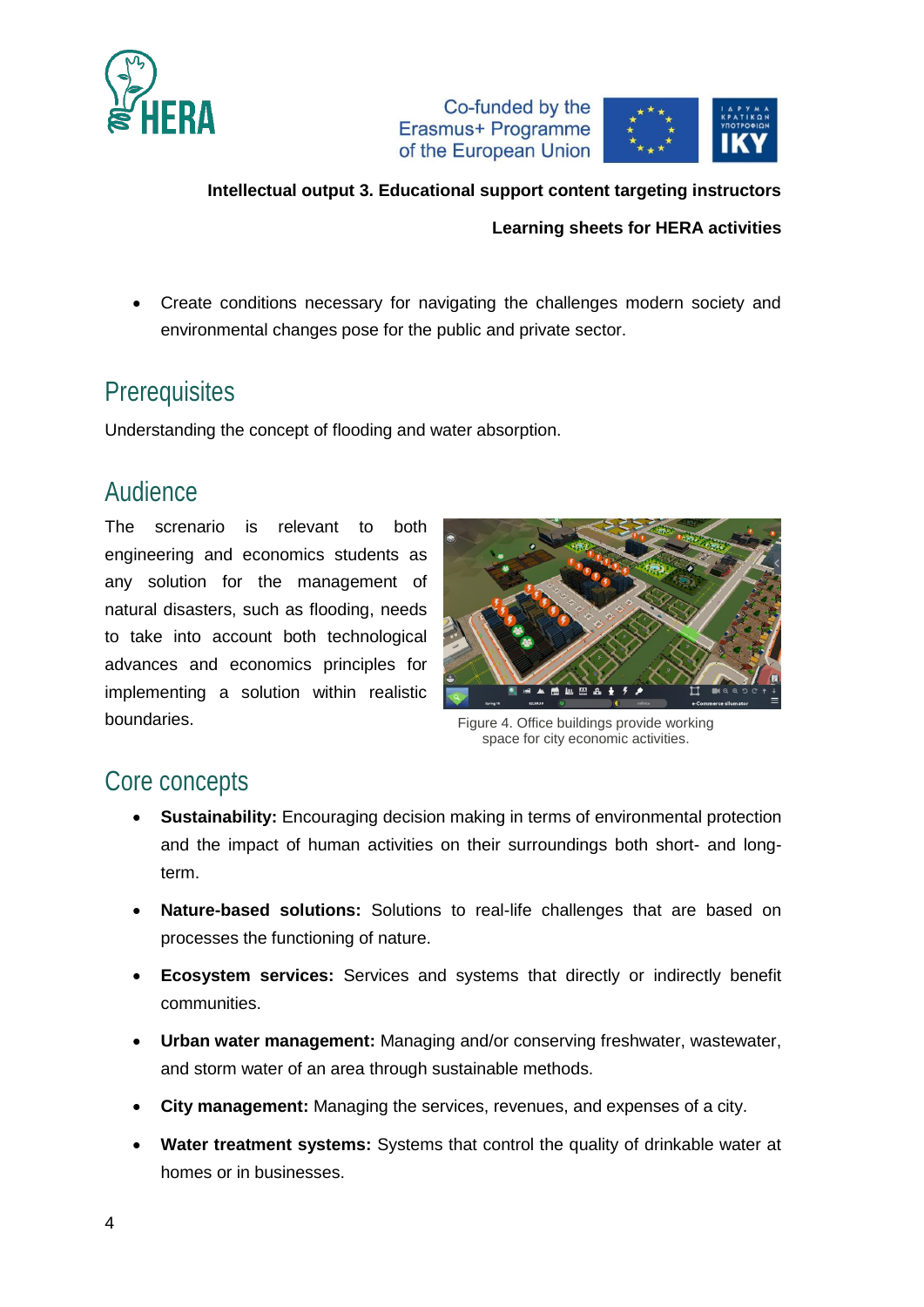



#### **Intellectual output 3. Educational support content targeting instructors**

**Learning sheets for HERA activities**

**Transversal skills:** Collaboration, critical thinking.

### Description of the scenario

The overall objective is to ensure the water supply and wastewater treatment for the population and help the city to deal with extreme rain events and flash floods.

Flooding cannot be managed effectively by the city government acting alone; all parties have to work together in order to manage flood risks sustainably.

This can be achieved through planning for a sustainable drainage system. The choice of solution will be determined by the local characteristics of the site including its size, topography, soil, land-cover flood risk, and the available discharge points, such as rivers, drains, or sewers. A combination of measures can be employed in real life: green roofs, permeable paving, bioswales, soak-aways, basins, ponds, wetlands, storm water attenuation tanks, and rainwater recycling.

Students must understand that the key is to reduce the amount of rainwater entering into combined sewerage systems from road and land drainage. In most urban areas sewage and rainwater are still collected in combined sewers. This way rainwater can overload the

sewers causing flooding and pollution and costing billions every year to collect, pump and treat.

One solution is to replenish the drainage systems on large commercial sites, such as shopping centers and industrial estates,

and the government estate, including schools, hospitals, and other service buildings. Replace the regular pavement in strategically located parking lots with



Figure 5. The city is built next to a river and mountainous area.

natural or cultivated grassland and create nature-based surface water drainage systems such as ponds, wetlands, and wet woodland to meet the future drainage needs. This water can also provide environmental and recreational value like for walking, hiking or just relaxing with a family and friends.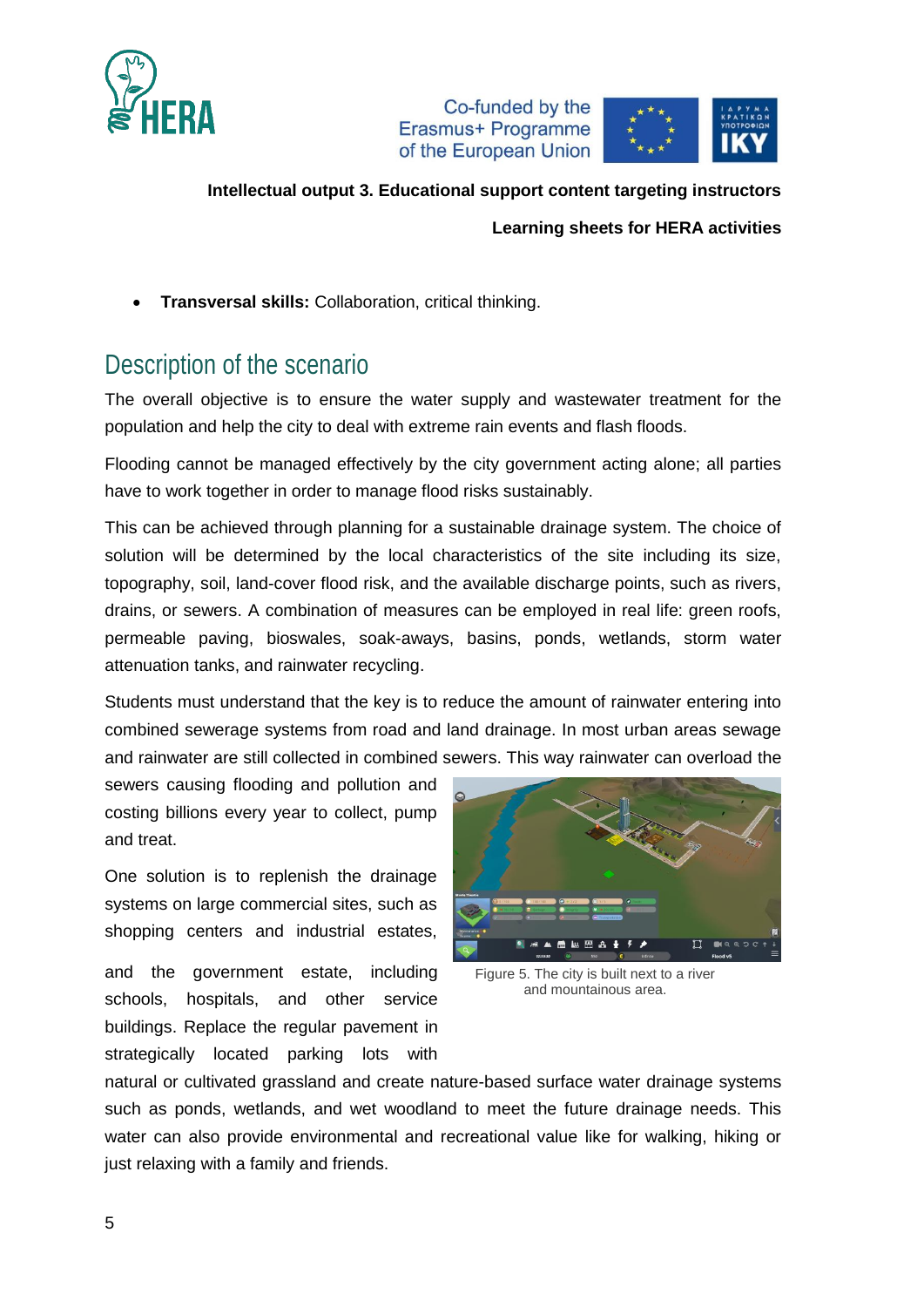



### **Intellectual output 3. Educational support content targeting instructors**

**Learning sheets for HERA activities**

## Suggested class activity

- 1. The teacher presents the problem to the class and introduces the scenario and game. The teacher has pre-designed a town that students need to fortify and redesign against flooding.
- 2. The students have to understand the problem and define possible solutions.
- 3. Teacher forms groups and gives students their roles in the game.
- 4. The students are encouraged to come up with as many ideas as possible through brainstorming. Techniques of design thinking may be used.
- 5. Team members evaluate ideas, combine them, and prioritize them towards designing the best possible solutions.
- 6. The students validate their ideas by playing the game according to the role assigned to each.
- 7. The students discuss game results, their experiences, and the knowledge they developed and the teacher provides feedback.

# Assessment methods

This is a collaborative, open ended activity that aims to raise awareness among students on emerging risks related to flood protection as a result of climate change as well as effective urban water management. Students design their cities and enhance them in terms of smart design that allows water to flow through the city without flooding. Students present their solutions for a specific town and discuss alternatives in the classroom. This allows students to build on each other's ideas and to understand issues related to optimization of potential flood management approaches.

# Supplementary materials

UN Water and cities: [https://www.un.org/waterforlifedecade/water\\_cities.shtml](https://www.un.org/waterforlifedecade/water_cities.shtml)

Sustainable Water: [https://www.aquatechtrade.com/news/water-treatment/sustainable](https://www.aquatechtrade.com/news/water-treatment/sustainable-water-essential-guide/)[water-essential-guide/](https://www.aquatechtrade.com/news/water-treatment/sustainable-water-essential-guide/)